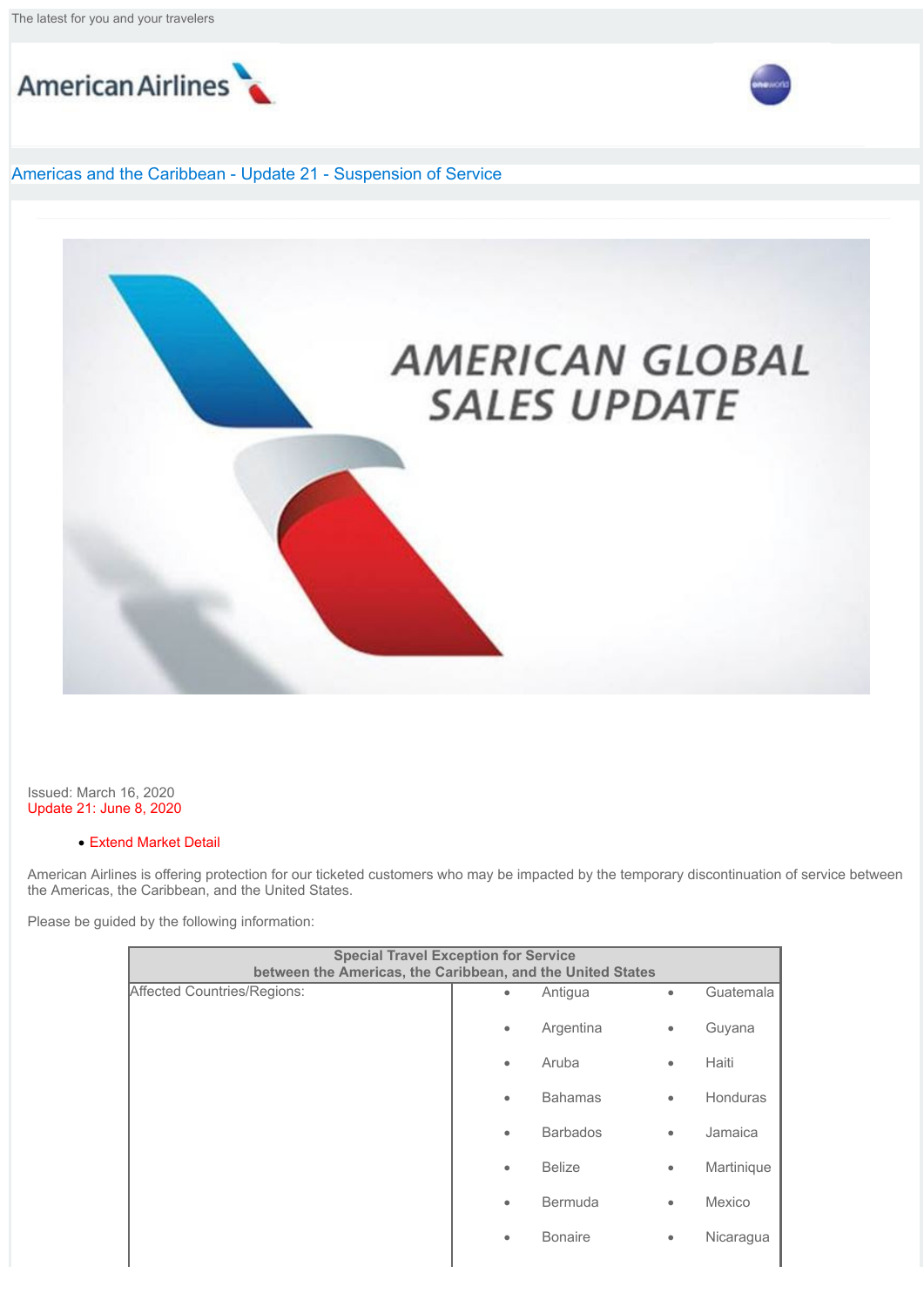|                                                             | $\bullet$                                                                                                                                       | <b>Brazil</b>                                                                                         |           | Panama                               |  |  |
|-------------------------------------------------------------|-------------------------------------------------------------------------------------------------------------------------------------------------|-------------------------------------------------------------------------------------------------------|-----------|--------------------------------------|--|--|
|                                                             |                                                                                                                                                 | Canada                                                                                                |           | Peru                                 |  |  |
|                                                             | Islands                                                                                                                                         | Cayman                                                                                                |           | <b>Puerto Ricol</b>                  |  |  |
|                                                             | $\bullet$                                                                                                                                       | Chile                                                                                                 |           | St. Croix                            |  |  |
|                                                             |                                                                                                                                                 | Colombia                                                                                              |           | St. Kitts                            |  |  |
|                                                             |                                                                                                                                                 | Costa Rica                                                                                            |           | St Lucia                             |  |  |
|                                                             |                                                                                                                                                 | Cuba                                                                                                  |           | St. Maarten                          |  |  |
|                                                             | $\bullet$                                                                                                                                       | Curacao                                                                                               |           | St Thomas                            |  |  |
|                                                             | ٠                                                                                                                                               | Dominican<br>Republic                                                                                 |           | St. Vincent<br>and the<br>Grenadines |  |  |
|                                                             |                                                                                                                                                 | Ecuador                                                                                               |           | Trinidad<br>and Tobago               |  |  |
|                                                             |                                                                                                                                                 | El Salvador<br>Grenada                                                                                | Caicos    | Turks and                            |  |  |
|                                                             |                                                                                                                                                 | Guadeloupe                                                                                            | $\bullet$ | Uruguay                              |  |  |
| Ticketed On/Before:                                         | June 30, 2020                                                                                                                                   |                                                                                                       |           |                                      |  |  |
| <b>Effective for Ticketed Travel Dates:</b>                 | Beginning March 1, 2020 through the Suspended<br>Travel Date range for the applicable market<br>See <b>Americas and Caribbean Suspension of</b> |                                                                                                       |           |                                      |  |  |
|                                                             | <b>Service policy</b>                                                                                                                           |                                                                                                       |           |                                      |  |  |
|                                                             | Temporary Suspension of Service -<br>Market Detail                                                                                              |                                                                                                       |           |                                      |  |  |
| New Travel Dates:                                           | Allowed now through December 31, 2021*                                                                                                          |                                                                                                       |           |                                      |  |  |
|                                                             | *For travel beyond ticket validity, see - Coronavirus<br><b>Global Flexibility Waiver - Travel Notice Exception</b><br><u>Policy</u>            |                                                                                                       |           |                                      |  |  |
|                                                             |                                                                                                                                                 |                                                                                                       |           |                                      |  |  |
| Reissue Ticket On/Before:                                   |                                                                                                                                                 | Same day as flight rebooking                                                                          |           |                                      |  |  |
|                                                             | <b>Service policy</b>                                                                                                                           | See <b>Americas and Caribbean Suspension of</b>                                                       |           |                                      |  |  |
|                                                             |                                                                                                                                                 | Reissue Policy Information                                                                            |           |                                      |  |  |
| Change to Origin/Destination:                               | Allowed<br><b>Fare Difference Applies</b>                                                                                                       | Change Fee only is waived                                                                             |           |                                      |  |  |
|                                                             | <b>Service policy</b>                                                                                                                           | See Americas and Caribbean Suspension of                                                              |           |                                      |  |  |
|                                                             |                                                                                                                                                 | Changes to Origin/Destination                                                                         |           |                                      |  |  |
|                                                             | $\bullet$                                                                                                                                       | Reissue Policy Information                                                                            |           |                                      |  |  |
| Endorsement Box Requirements:<br>(ticket must be exchanged) | SKCHG/SASUSP                                                                                                                                    |                                                                                                       |           |                                      |  |  |
|                                                             |                                                                                                                                                 | See Americas and Caribbean Suspension of                                                              |           |                                      |  |  |
| Temporary Suspension of Service - Market Detail             | <b>Service policy</b>                                                                                                                           | Temporary Suspension of Service -                                                                     |           |                                      |  |  |
|                                                             |                                                                                                                                                 | <b>Market Detail</b>                                                                                  |           |                                      |  |  |
|                                                             | <b>Service policy</b>                                                                                                                           | See Americas and Caribbean Suspension of                                                              |           |                                      |  |  |
| Refund Eligibility:                                         | options                                                                                                                                         | See Refund Policy for available                                                                       |           |                                      |  |  |
| Customer Contact Information:                               |                                                                                                                                                 | Ensure the customer's telephone contact number<br>and/or email address are updated in the reservation |           |                                      |  |  |